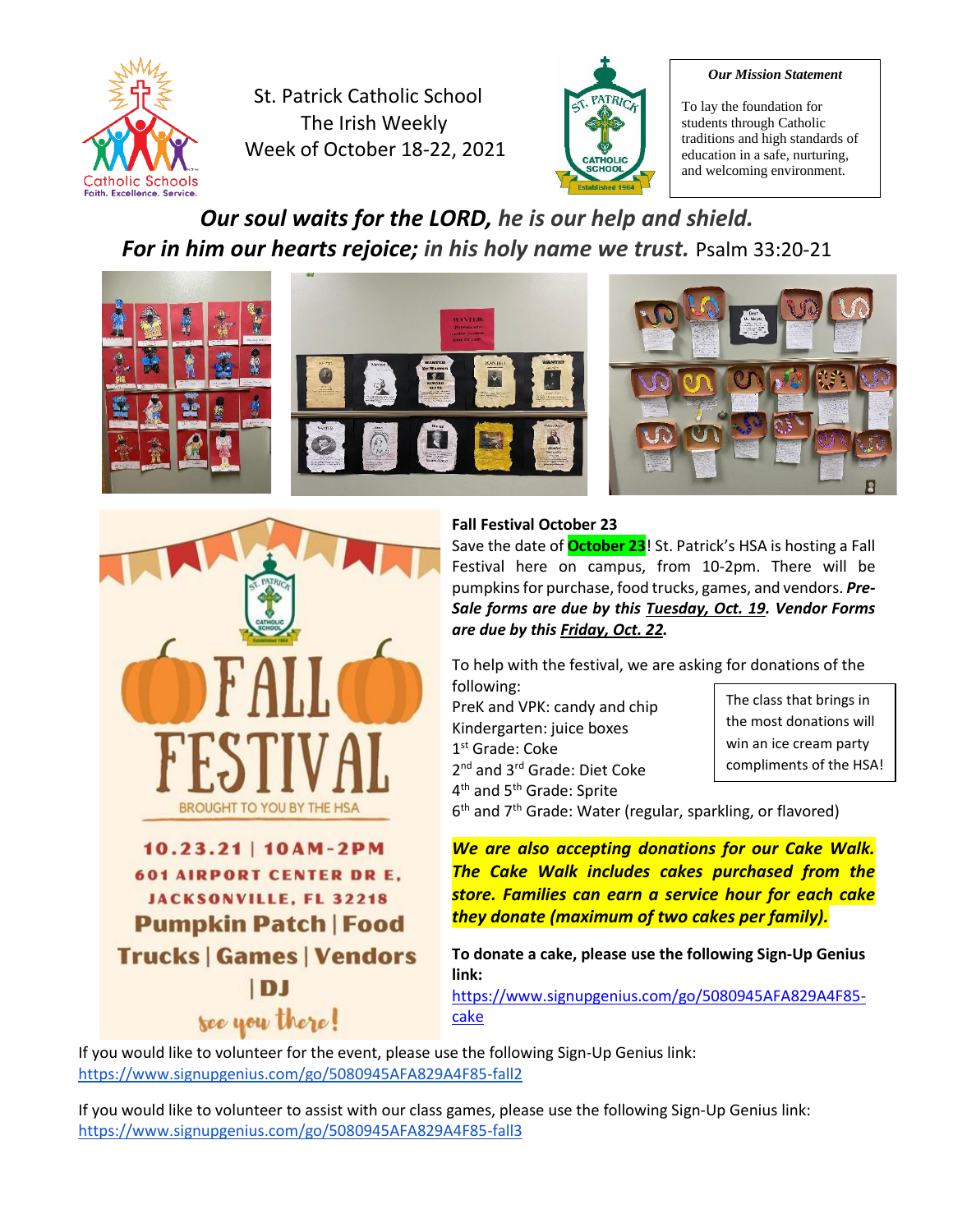#### **COVID Impact on Our School**

This week we had one student who was quarantined after having close contact with someone who tested positive for COVID-19.

We will continue to let you know when students test positive. Because of privacy laws, we cannot disclose the names of the students. We will let the parents of students who have been in close contact know so that they can be quarantined based on the current requirements of the diocese and the Department of Health.

Thank you for all your help with the mask optional policy that is currently in effect. We ask your continued patience and assistance with this and in reporting any new positive cases to us.

#### **Homeroom Parents Meeting October 21**

We will be holding a Homeroom Parents Meeting on **Thursday, October 21, at 6:30pm.** More information and the agenda will be sent out this week.

#### **Early Release Day October 22**

**Friday, October 22**, will be an early release day (aftercare WILL be available).

#### **K-8 Parent/Teacher Conferences October 22**

Parent/Teacher Conferences for our K-8<sup>th</sup> grade students will take place on <mark>Friday, October 22 from 12:40-4:00pm</mark>. Homeroom teachers will have students' report cards to distribute to parents. Families who cannot attend the Friday conferences will have report cards sent home with students on Monday, October 25. *Please Note: due to the number of students per class, a teacher's conference schedule may fill up. If so, please contact the teacher directly to arrange an alternate day/time for conferences.*

Please use the following Sign-Up Genius links to arrange conferences: Kindergarten:<https://www.signupgenius.com/go/5080945AFA829A4F85-kindergarten5>

First Grade:<https://www.signupgenius.com/go/5080945AFA829A4F85-grade27>

Second Grade:<https://www.signupgenius.com/go/5080945AFA829A4F85-grade28>

Third Grade:<https://www.signupgenius.com/go/5080945AFA829A4F85-grade29>

Fourth/Fifth Grade:<https://www.signupgenius.com/go/5080945AFA829A4F85-grades11>

Middle School Core Subjects[: https://www.signupgenius.com/go/5080945AFA829A4F85-middle2](https://www.signupgenius.com/go/5080945AFA829A4F85-middle2)

Religion Grades 1, 4, 5, 7, 8:<https://www.signupgenius.com/go/5080945AFA829A4F85-religion>

#### **Coach Needed**

We are excited to be able to offer coaching stipends for anyone interested in coaching this year! We currently need a volleyball coach to participate in the league. Each head coach will be offered a coaching shirt and equipment, and you can choose if you would like the coaching stipend or credit for Family Service Hours. **If you are interested, or you know someone that might be, please contact Coach T or Mr. Meyer for more information**: [coacht@spcsjax.org.](mailto:coacht@spcsjax.org) The team is composed of 5-eighth grade girls. Tryouts are the 1st or 2nd weekend of November (after basketball ends). Practices are determined by the coach, and the season runs from Dec. to Feb. (with time off for the holiday break).

#### **Homeroom Communication Form**

To assist with communication, our Homeroom Parents will begin meeting as a group and with their classroom teachers. To assist them in reaching out to families, we have designed the following Google form. Please take a few moments to reply to this form so we know your communication preferences. The form can be accessed from this link[: https://forms.gle/UHhXCxNvVDLi3yD57](https://forms.gle/UHhXCxNvVDLi3yD57) Your response will be kept confidential.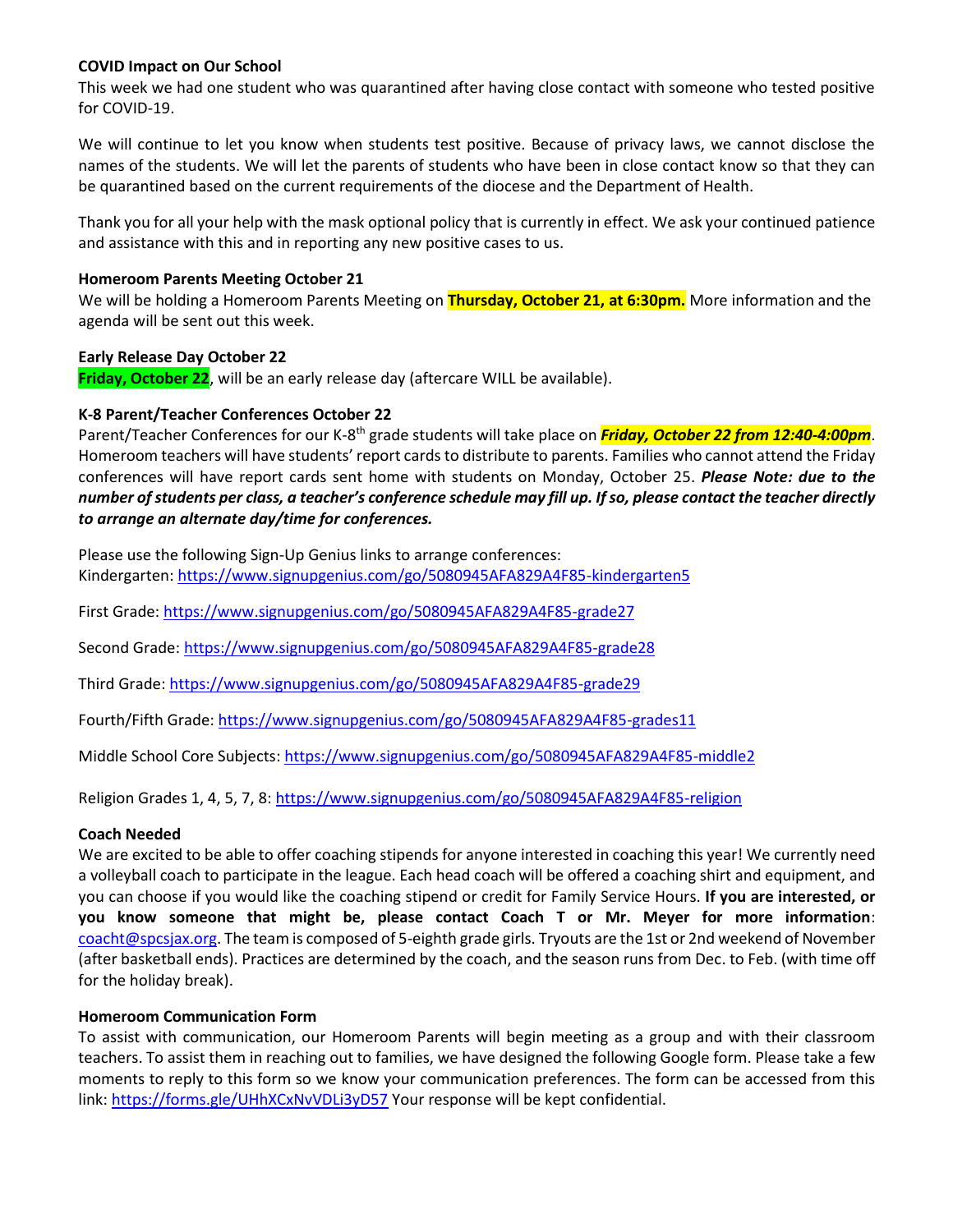#### **E-Rate Program and Title I Eligibility Survey**

Thank you to everyone who has completed this very important survey. The results will help us gain funding for our Internet and Wi-Fi infrastructure, as well as to ensure the number of spots available for students working with our Title I program. If you haven't completed the paper survey, please use this link for a Google Form: <https://forms.gle/MttZnm9JbWKH83cz5>



### **Eighth Grade Visits Bishop Kenny Catholic High School**

On **Friday, October 15**, our eighth-grade students visited Bishop Kenny High School for their Discovery Day. The students had the chance to meet the school principal, as well as the athletic director, campus minister, football coach and head of guidance. Our students toured the campus (led by SPCS alumni), had a mini pep rally with the band, cheerleaders and dance squad, and had lunch before coming home. The class received high praise from the staff at BKHS for their behavior during the trip. Our eighth graders will be visiting Bishop Snyder High School on **Monday, October 25**.

#### **School Day Hockey Game Scheduled for November 16**

Save the Date! The Icemen are back in action and SPCS has been invited to attend their annual School Day Hockey Game on **Tuesday, November 16 at 10:30am**. The cost per ticket is \$15 and includes the game, lunch, a workbook, and gift. Unlike years past, attendance at the game will be optional. Students who prefer not to attend will have a regular day of school. More information will be available in the next few weeks.

#### **Help Wanted—First 10am School Mass next Sunday**

On **Sunday, October 24**, we will continue our tradition of hosting coffee and donuts after the 10am Sunday Mass. For this first Mass, we are asking for volunteers from Middle School (6<sup>th</sup>-8<sup>th</sup> grade) to assist. A Sign-Up Genius link can be found here:<https://www.signupgenius.com/go/5080945AFA829A4F85-middle3>

#### **Red Ribbon Week- October 25-28**

We will celebrate Red Ribbon Week during the week of **October 25-28**. Red Ribbon Week focuses on empowering students to make healthy choices when faced with the option of drugs and alcohol. Our itinerary for the week is still being finalized, but will include a healthy choice rally and speaker, a special prayer service, and door decorating contest. More information will be coming over the next week.

## **Picture Re-Takes Scheduled for October 25**

We will be holding picture re-takes for students who were absent on the first picture day, or who would like their photo re-taken. More information will be coming soon regarding the procedures for this day.

#### **Discretionary Day on October 29**

We have two discretionary days built into our calendar in case inclement weather causes us to need to close school. Our first discretionary day is **Friday, October 29**. If we do not have to close school for any reason between now and that day, then we will have the day off. Fingers crossed, the weather looks good right now and we hope we will all be able to enjoy that long weekend!

**Sacramental Preparation for Reconciliation and First Eucharist (second graders) and Confirmation (8th graders)** Classes for the Immediate preparation for the Sacraments of Reconciliation, First Eucharist, and Confirmation begin in the winter/spring of 2022.

Many parents ask, "*Why does my child have to attend classes for sacraments?*" "*Does not the parish school teach the sacraments to their students?*", "*Is not sacramental prep part of what I am paying for in tuition to the school?*" The answer is immediate sacramental preparation is not something the school provides. It is the privilege of the parish priest to ensure that all his parish members are prepared to receive the sacraments. While the school does instruct their students about what the sacraments of Reconciliation, Eucharist, and Confirmation are (this is what the diocese refers to as "remote preparation"), it does not spiritually prepare children and their families to actually receive these sacraments (what the diocese refers to as "immediate sacramental preparation").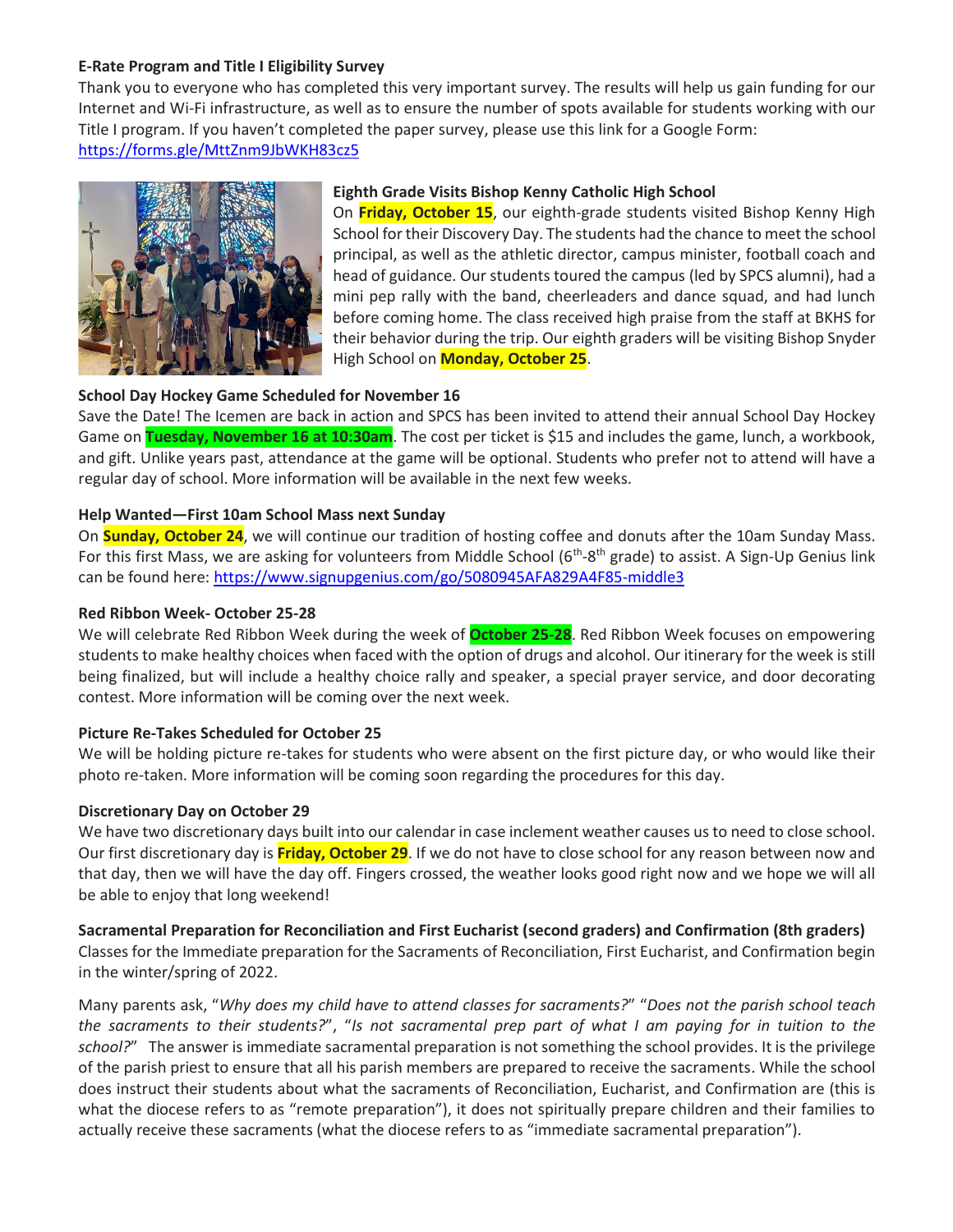If your child is baptized, has been in religious education in 1st and 2nd grade (for FHC and Confession) or 7th and 8th grade (For Confirmation, must have received FHC and Reconciliation), and your family is a member of St. Patrick parish, you must pre-register for these classes for your children to receive the sacraments in May of 2022. To register your child for sacramental prep classes at St. Patrick, you will need to contact our parish Director of Religious Education, Cathy Taylor, and provide a copy of your child's baptismal certificate to her. Call, text, or email: 904-860- 3891 [cataylor@addressplus.net](mailto:cataylor@addressplus.net) If your home parish is not St. Patrick, but you would like to have your child prepared and receive sacraments at St. Patrick, call your home parish and speak to a DRE.

## **This Week-At-A-Glance**

### **Monday, October 18**

- Please complete the Homeroom Communication Form:<https://forms.gle/UHhXCxNvVDLi3yD57>
- Please complete the E-Rate and Title I Form:<https://forms.gle/MttZnm9JbWKH83cz5>

#### **Tuesday, October 19**

- Soccer Shots on campus
- Last Day for Fall Festival Pre-Sale Orders

### **Wednesday, October 20**

#### **Thursday, October 21**

- Cake Drop-Off (for Cake Walk)
- School Advisory Board Meeting 6:00pm
- Homeroom Parents Meeting 6:30pm

### **Friday, October 22**

- Cake Drop-Off (for Cake Walk)
- Early Dismissal (PreK-3, AM VPK and All-Day VPK 10:45, K-8 11:45 and PM VPK 2:45)
- K-8 Parent Teacher Conferences 12:40-4:00pm. Please sign up using the provided Sign-Up Genius links
- Pre-Sale Pumpkin Pick-Up

#### **Saturday, October 23**

• Fall Festival 10am-2pm

#### **Sunday, October 24**

• 10am Sunday School Mass, hosted by Middle School